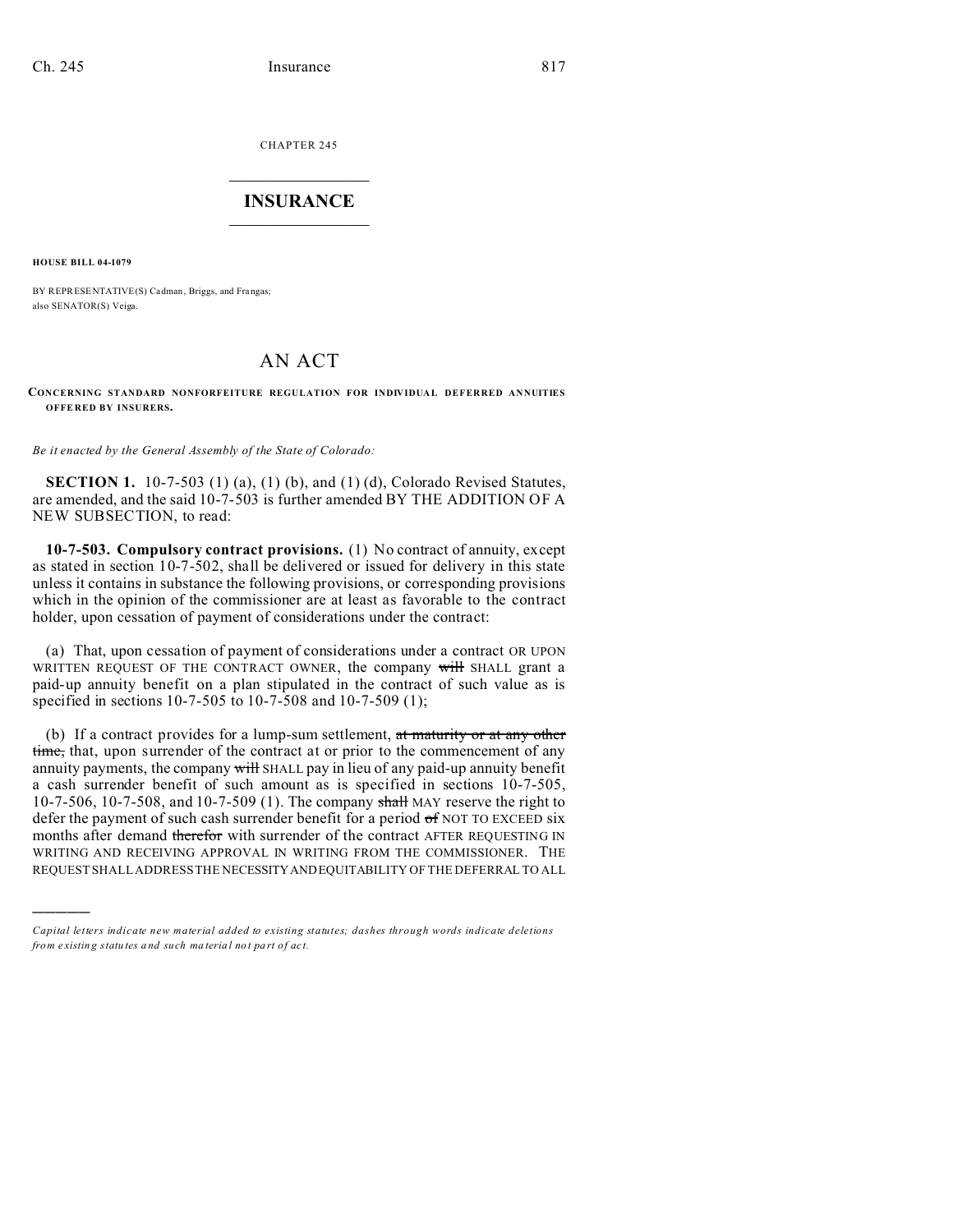## POLICY HOLDERS.

(d) A statement that any paid-up annuity, cash surrender, or death benefits that may be available under the contract shall not be less than the minimum benefits required by any statute of the state in which the contract is delivered and an explanation of the manner in which such benefits are altered by the existence of any additional amounts credited by the company to the contract, any indebtedness to the company on the contract, or any prior withdrawals from or partial surrenders of the contract. Notwithstanding the requirements of this section, any deferred annuity contract may provide that if no considerations have been received under a contract for a period of two full years and the portion of the paid-up annuity benefit at maturity on the plan stipulated in the contract arising from considerations paid prior to such period would be less than twenty dollars monthly, the company may at its option terminate such contract by payment in cash of the then present value of such portion of the paid-up annuity benefit, calculated on the basis of the mortality table, if any, and interest rate specified in the contract for determining the paid-up annuity benefit, and by such payment shall be relieved of any further obligation under such contract. Any contract which does not provide cash surrender or death benefits at least equal to the minimum nonforfeiture amount prior to the commencement of any annuity payments shall include a statement in a prominent place in the contract that such benefits are not provided.

(2) NOTWITHSTANDING SUBSECTION (1) OF THIS SECTION, A DEFERRED ANNUITY CONTRACT MAY PROVIDE THAT IF NO CONSIDERATIONS HAVE BEEN RECEIVED UNDER A CONTRACT FOR A PERIOD OF TWO FULL YEARS AND THE PORTION OF THE PAID-UP ANNUITY BENEFIT AT MATURITY ON THE PLAN STIPULATED IN THE CONTRACT ARISING FROM CONSIDERATIONS PAID PRIOR TO SUCH PERIOD WOULD BE LESS THAN TWENTY DOLLARS MONTHLY, THE COMPANY MAY TERMINATE SUCH CONTRACT BY PAYMENT IN CASH OF THE THEN PRESENT VALUE OF SUCH PORTION OF THE PAID-UP ANNUITY BENEFIT, CALCULATED ON THE BASIS OF THE MORTALITY TABLE AND INTEREST RATE SPECIFIED IN THE CONTRACT FOR DETERMINING THE PAID-UP ANNUITY BENEFIT, AND BY SUCH PAYMENT SHALL BE RELIEVED OF ANY FURTHER OBLIGATION UNDER SUCH CONTRACT. A CONTRACT THAT DOES NOT PROVIDE CASH SURRENDER OR DEATH BENEFITS AT LEAST EQUAL TO THE MINIMUM NONFORFEITURE AMOUNT PRIOR TO THE COMMENCEMENT OF AN ANNUITY PAYMENT SHALL INCLUDE A STATEMENT IN A PROMINENT PLACE IN THE CONTRACT THAT SUCH BENEFITS ARE NOT PROVIDED.

**SECTION 2.** 10-7-504, Colorado Revised Statutes, is amended to read:

**10-7-504. Minimum nonforfeiture amounts - rules.** (1) The minimum values specified in sections 10-7-505 to 10-7-508 and 10-7-509 (1) of any paid-up annuity, cash surrender, or death benefits available under an annuity contract shall be based upon the following minimum nonforfeiture amounts:

(a) (I) Beginning July 1, 2006, with respect to contracts providing for flexible considerations, The minimum nonforfeiture amount at any time at or prior to the commencement of any annuity payments shall be equal to an accumulation up to such time at a rate of interest of three percent per annum of percentages AUTHORIZED BY SUBSECTION (3) OF THIS SECTION of the net considerations, as defined in subsection (2) of this section, paid prior to such time, decreased by THE FOLLOWING: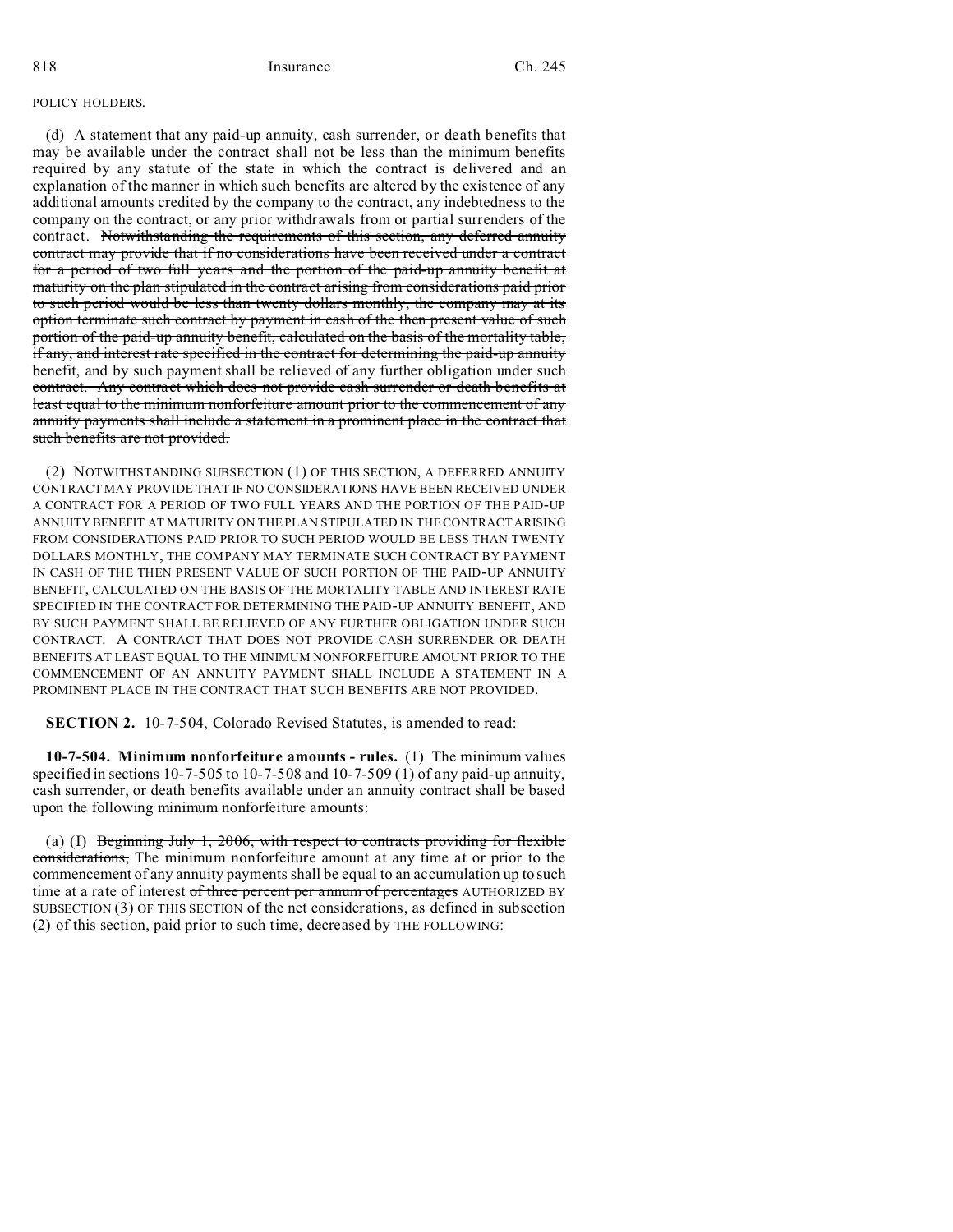## Ch. 245 Insurance 819

(A) The sum of any prior withdrawals from or partial surrenders of the contract accumulated at a rate of interest of three percent per annum and AUTHORIZED BY SUBSECTION (3) OF THIS SECTION;

(B) AN ANNUAL CONTRACT CHARGE OF FIFTY DOLLARS, ACCUMULATED AT RATES OF INTEREST AUTHORIZED BY SUBSECTION (3) OF THIS SECTION;

(C) The amount of any indebtedness to the company on the contract, including interest due and accrued. and increased by any existing additional amounts credited by the company to the contract.

(II) (A) With respect to contracts providing for flexible considerations, the minimum nonforfeiture amount at any time at or prior to the commencement of any annuity payments shall be equal to an accumulation up to such time at a rate of interest of one and one-half percent per annum of percentages of the net considerations, as defined in subsection (2) of this section, paid prior to such time, decreased by the sum of any prior withdrawals from or partial surrenders of the contract accumulated at a rate of interest of one and one-half percent per annum and the amount of any indebtedness to the company on the contract, including interest due and accrued, and increased by any existing additional amounts credited by the company to the contract.

(B) This subparagraph (II) is repealed, effective July 1, 2006.

(b) With respect to contracts providing for fixed scheduled considerations, the minimum nonforfeiture amount shall be calculated on the assumption that considerations are paid annually in advance and shall be defined as for contracts with flexible considerations which are paid annually; except that:

(I) The portion of the net consideration for the first contract year to be accumulated shall be the sum of sixty-five percent of the net consideration for the first contract year plus twenty-two and one-half percent of the excess of the net consideration for the first contract year over the lesser of the net considerations for the second and third contract years;

(II) The annual contract charge shall be the lesser of thirty dollars and ten percent of the gross annual considerations.

(c) With respect to contracts providing for a single consideration, the minimum nonforfeiture amount shall be defined as for contracts with flexible considerations; except that the percentage of net consideration used to determine the minimum nonforfeiture amount shall be equal to ninety percent, and the net consideration shall be the gross consideration less a contract charge of seventy-five dollars.

(2) The net considerations for a given contract year used to define the minimum nonforfeiture amount shall be an amount not less than zero and shall be equal to the corresponding gross considerations EIGHTY-SEVEN AND ONE-HALF PERCENT OF THE GROSS CONSIDERATIONS credited to the contract during such contract year. less an annual contract charge of thirty dollars and less a collection charge of one dollar and twenty-five cents per consideration credited to the contract during the contract year. The percentages of net considerations shall be sixty-five percent of the net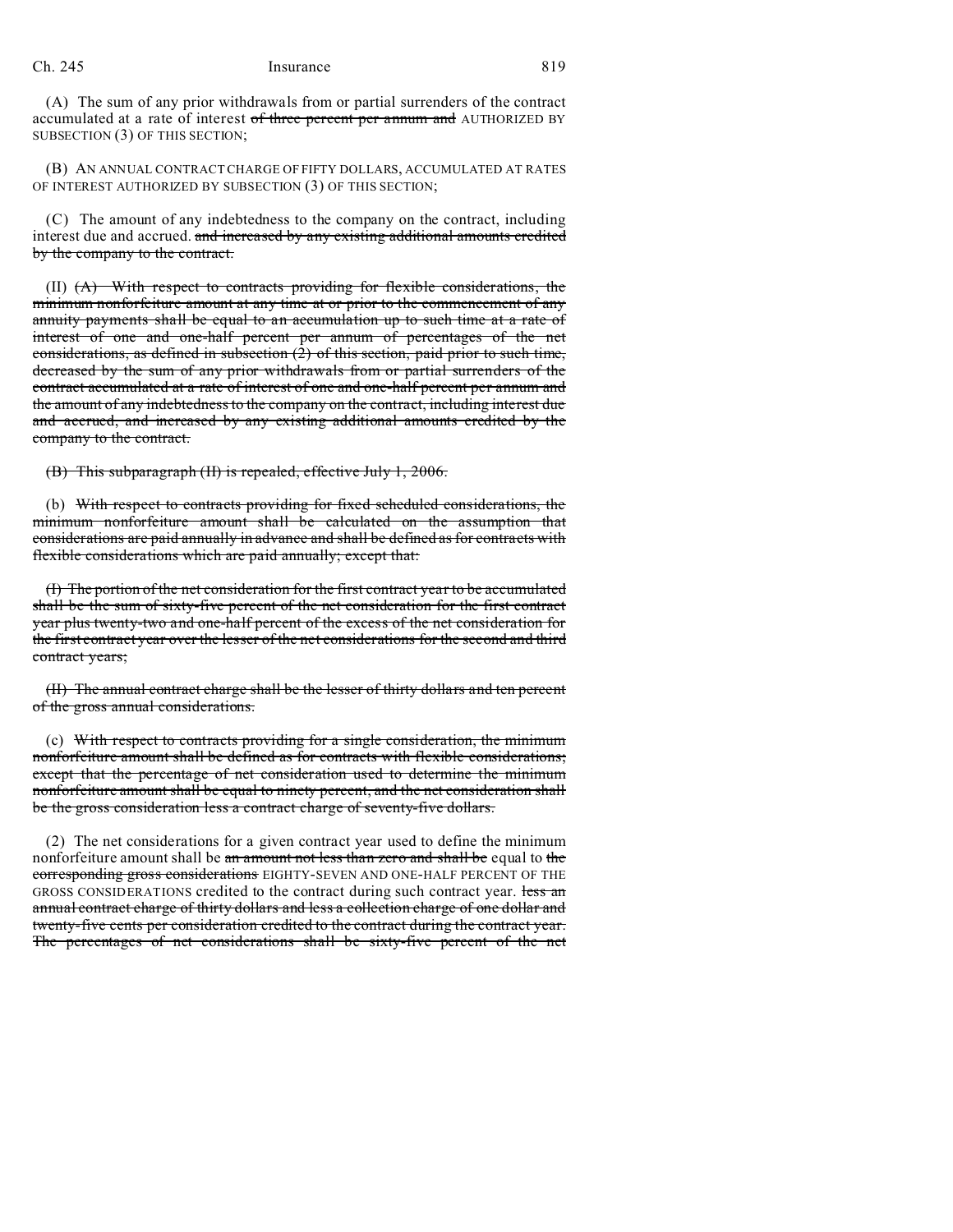820 Insurance Ch. 245

consideration for the first contract year and eighty-seven and one-half percent of the net considerations for the second and later contract years. Notwithstanding such provisions, the percentage shall be sixty-five percent of the portion of the total net considerations for any renewal contract year which exceeds by not more than two times the sum of those portions of the net considerations in all prior contract years for which the percentage was sixty-five percent.

(3) (a) THE INTEREST RATE USED TO DETERMINE MINIMUM NONFORFEITURE AMOUNTS SHALL BE THE LESSER OF THE FOLLOWING:

(I) THREE PERCENT PER ANNUM; OR

(II) IF SPECIFIED IN THE CONTRACT THAT THE INTEREST RATE WILL RESET, THE FIVE-YEAR CONSTANT MATURITY TREASURY RATE REPORTED BY THE FEDERAL RESERVE AS OF A SPECIFIED DATE OR AVERAGED OVER A PERIOD REDUCED BY ONE HUNDRED TWENTY-FIVE BASIS POINTS SO LONG AS:

(A) THE RATE IS ROUNDED TO THE NEAREST ONE-TWENTIETH OF ONE PERCENT;

(B) THE RESET IS SPECIFIED IN THE CONTRACT TO BE NO LONGER THAN FIFTEEN MONTHS BEFORE THE CONTRACT ISSUE OR REDETERMINATION DATE UNDER SUB-SUBPARAGRAPH (E) OF THIS SUBPARAGRAPH (II);

(C) THE RESULTING INTEREST IS NOT LESS THAN ONE PERCENT;

(D) THE INTEREST RATE APPLIES FOR AN INITIAL PERIOD AND MAY BE REDETERMINED FOR ADDITIONAL PERIODS;

(E) ANY REDETERMINATION DATE, BASIS, AND PERIOD IS STATED IN THECONTRACT; AND

(F) THE BASIS IS THE DATE OR AVERAGE OVER A SPECIFIED PERIOD THAT PRODUCES THE VALUE OF THE FIVE-YEAR CONSTANT MATURITY TREASURY RATE USED AT EACH REDETERMINATION DATE.

(b) DURING THE PERIOD OR TERM THAT A CONTRACT PROVIDES SUBSTANTIVE PARTICIPATION IN AN EQUITY INDEXED BENEFIT, THE CONTRACT MAY INCREASE THE REDUCTION AUTHORIZED IN SUBPARAGRAPH (II) OF PARAGRAPH (a) OF THIS SUBSECTION(3) BY AN ADDITIONAL RATE NOT TO EXCEED ONE HUNDRED BASIS POINTS TO REFLECT THE VALUE OF THE EQUITY INDEXED BENEFIT. THE PRESENT VALUE OF THE ADDITIONAL REDUCTION AT THE CONTRACT ISSUE DATE AND AT EACH REDETERMINATION DATE SHALL NOT EXCEED THE MARKET VALUE OF THE BENEFIT. THE COMMISSIONER MAY DISALLOW OR LIMIT THE ADDITIONAL REDUCTION.

(c) THE COMMISSIONER MAY ADOPT RULES TO IMPLEMENT PARAGRAPH (b) OF THIS SUBSECTION (3) AND TO PROVIDE FURTHER ADJUSTMENTS TO THE MINIMUM FORFEITURE AMOUNTS FOR CONTRACTS THAT PROVIDE SUBSTANTIVE PARTICIPATION IN AN EQUITY INDEXED BENEFIT AND FOR OTHER CONTRACTS FOR WHICH THE COMMISSIONER DETERMINES ADJUSTMENTS ARE JUSTIFIED.

**SECTION 3.** 10-7-510, Colorado Revised Statutes, is amended to read: